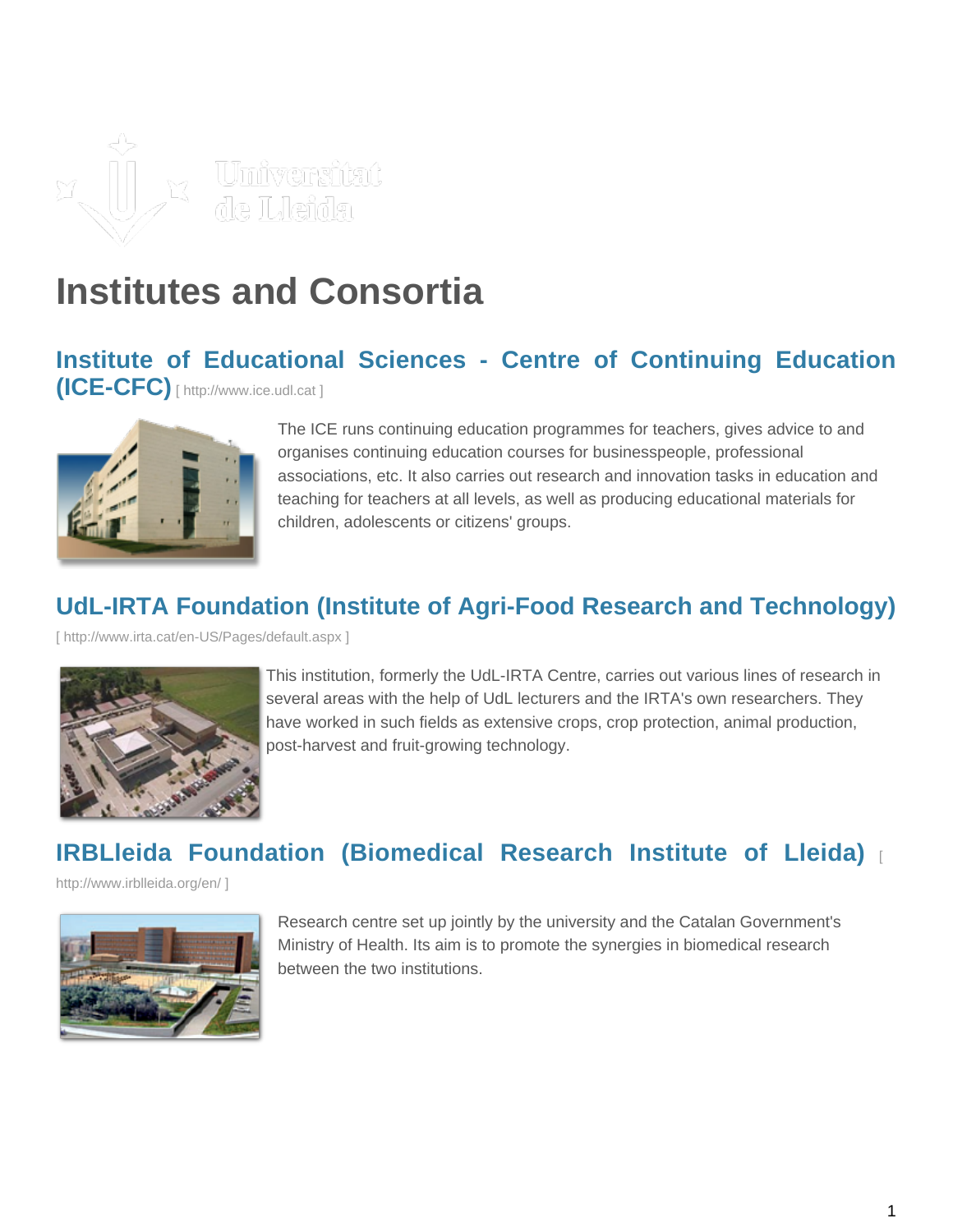#### **[Forest Technology Centre of Catalonia](http://ctfc.cat/asp_ang/ctfc_inicio.asp)** [ http://ctfc.cat/asp\_ang/ctfc\_inicio.asp ]



The Forest Technology Centre of Catalonia is a consortium between the University of Lleida, Solsonès County Council, Lleida Provincial Council, the Catalan Research Foundation and the Catalan Government's Department of Agriculture, Food and Rural Action. The Centre's job is to provide training and disseminate knowledge to professionals and students in the sector, conduct research applied to the forest environment, and have an active involvement in the development and transfer of technology (R&DT) to the stakeholders in the sector.

### [Agri-food Science and Technology Park](http://www.pcital.com/?set_language=en) [ http://www.pcital.com/?set\_language=en ]



A consortium between the University of Lleida and La Paeria that aims to promote R&D activities between universities and businesses and to create new knowledge-based businesses.

#### **R+D+I Support Office** [ /sites/universitat-lleida/ca/recerca/oficina/ ]



The R+D+I Support Office is the unit whose mission is to encourage and manage research activities carried out in the University's various departments and to act as an interface between the University and businesses.

The purpose of the office is to promote the process of technological innovation in the industrial fabric of our society. It is expressly dedicated to small- and medium-sized enterprises (SMES) through the transfer of the results of research carried out or which may be carried out at the University. This relationship is mutually beneficial as research must be linked to the needs of society and business. This is particularly relevant given that work conducted in research and development is one of the most

commonly used variables for measuring a country's competitiveness. Unlike mass production in the past, new production conditions and the importance of services linked to intelligence make universities essential partners for businesses.

The office performs the following functions:

■ Collaboration in negotiating, managing and monitoring agreements between the University and businesses and institutions.